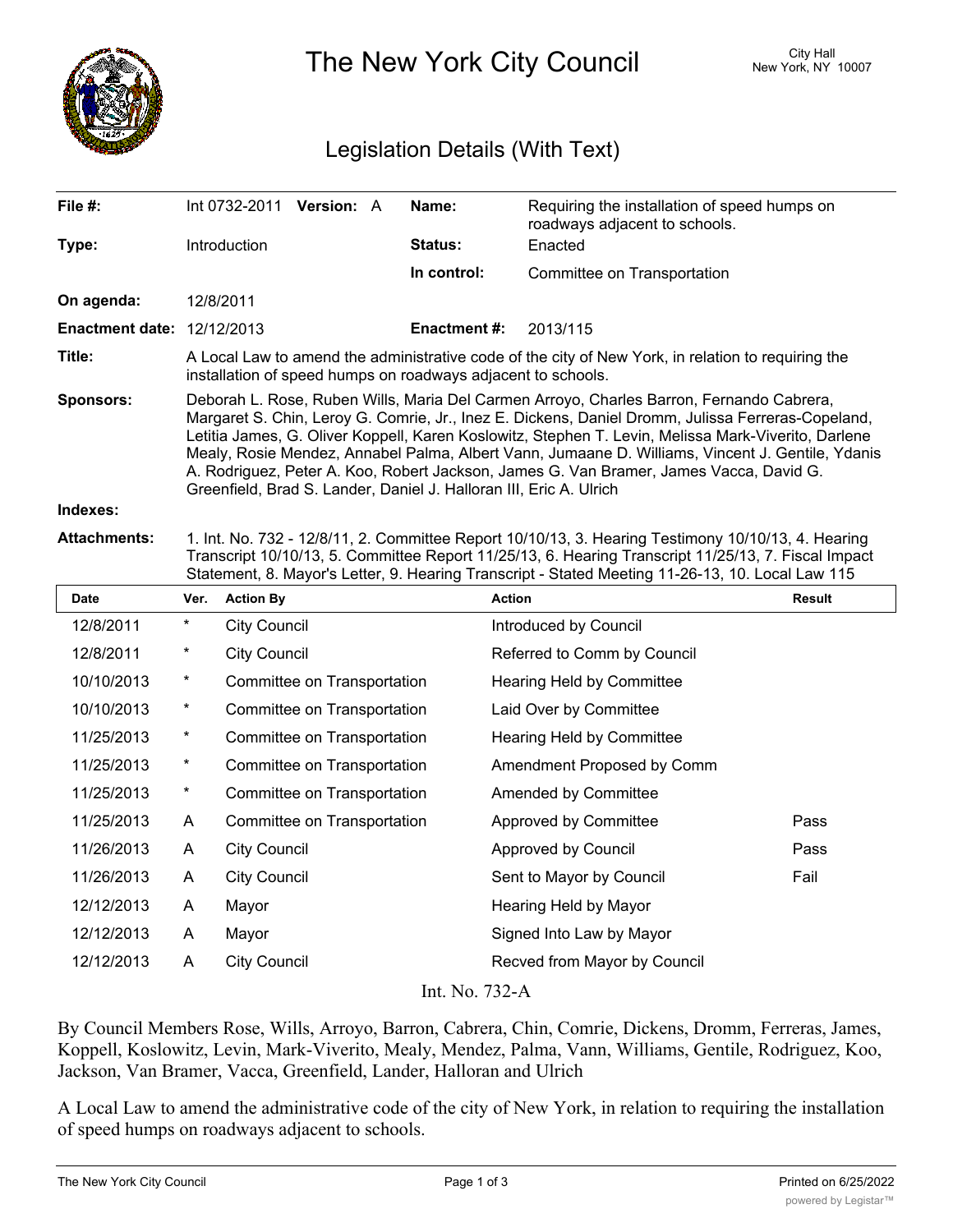## **File #:** Int 0732-2011, **Version:** A

Be it enacted by the Council as follows:

Section 1. Subchapter 3 of chapter 1 of title 19 of the administrative code of the city of New York is amended by adding a new section 19-189 to read as follows:

§19-189 Installation of speed humps on roadways adjacent to schools. a. Definitions. For the purposes of this section, the following terms shall be defined as follows:

1."School" shall mean any buildings, grounds, facilities, property, or portion thereof in which educational instruction is provided to at least 250 students at or below the twelfth grade level.

2. "Speed hump" shall mean any raised area in the roadway pavement surface extending transversely across the travel way that is composed of asphalt or another paving material and is installed and designed for the purpose of slowing vehicular traffic.

b. Notwithstanding the provisions of sections 19-183 and 19-185 of this chapter, the commissioner shall annually install one or more speed humps on not fewer than fifty block segments that are adjacent to a school.

c. After evaluating every school in the city for the installation of speed humps pursuant to subdivision b of this section, the commissioner may determine not to install any further speed humps and shall inform the speaker of the council in writing of such determination and the reasons therefor; provided, however, that the commissioner shall evaluate the need to install one or more speed humps on roadways adjacent to any school created after such determination.

d. The commissioner may decline to install any speed hump that is otherwise required by this section if such installation would, in the commissioner's judgment, endanger the safety of motorists or pedestrians or not be consistent with the department's guidelines regarding the installation of speed humps.

§2. This local law shall take effect on January 1, 2014.